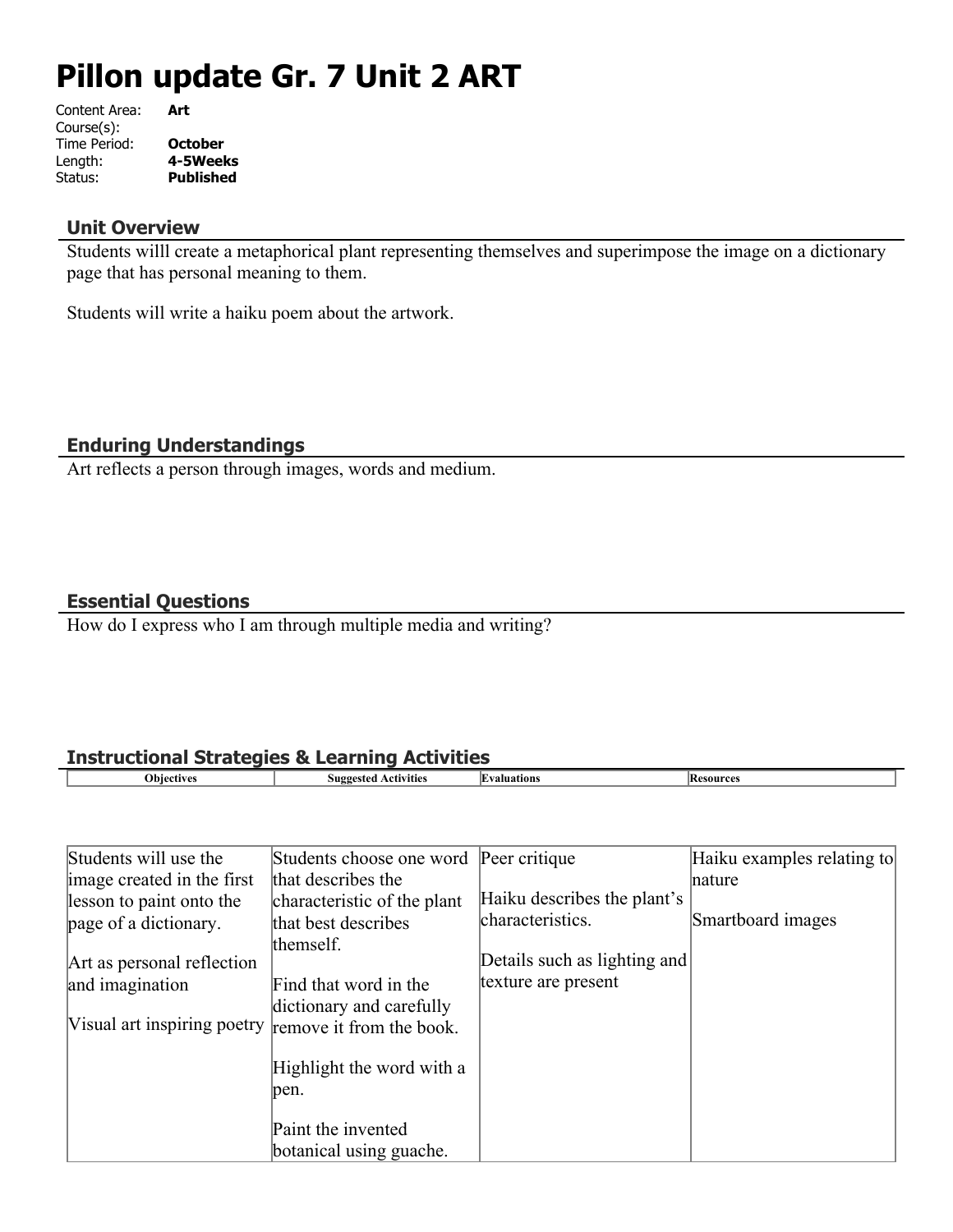| Add more details that<br>describe texture and<br>lighting.                                 |  |
|--------------------------------------------------------------------------------------------|--|
| Write a Haiku to<br>accompany the display of<br>the personalized botanical<br>they created |  |

# **Integration of Career Readiness, Life Literacies and Key Skills**

| TECH.9.4.8.CI.4      | Explore the role of creativity and innovation in career pathways and industries.                                                                                                                                                                                   |
|----------------------|--------------------------------------------------------------------------------------------------------------------------------------------------------------------------------------------------------------------------------------------------------------------|
|                      | An individual's strengths, lifestyle goals, choices, and interests affect employment and<br>income.                                                                                                                                                                |
| TECH.9.4.8.CT.1      | Evaluate diverse solutions proposed by a variety of individuals, organizations, and/or<br>agencies to a local or global problem, such as climate change, and use critical thinking<br>skills to predict which one(s) are likely to be effective (e.g., MS-ETS1-2). |
|                      | Gathering and evaluating knowledge and information from a variety of sources, including<br>global perspectives, fosters creativity and innovative thinking.                                                                                                        |
|                      | Multiple solutions often exist to solve a problem.                                                                                                                                                                                                                 |
| WRK.9.2.8.CAP.3      | Explain how career choices, educational choices, skills, economic conditions, and personal<br>behavior affect income.                                                                                                                                              |
| <b>TECH.9.4.8.CI</b> | Creativity and Innovation                                                                                                                                                                                                                                          |
| <b>TECH.9.4.8.CT</b> | Critical Thinking and Problem-solving                                                                                                                                                                                                                              |
| WRK.9.2.8.CAP.2      | Develop a plan that includes information about career areas of interest.                                                                                                                                                                                           |
| <b>WRK.9.2.8.CAP</b> | <b>Career Awareness and Planning</b>                                                                                                                                                                                                                               |
|                      | An essential aspect of problem solving is being able to self-reflect on why possible<br>solutions for solving problems were or were not successful.                                                                                                                |

### **Technology and Design Integration**

Students will interact with the unit using the Smartboard.

# **Interdisciplinary Connections**

| LA.L.7.5 | Demonstrate understanding of figurative language, word relationships, and nuances in<br>word meanings.                                                                |
|----------|-----------------------------------------------------------------------------------------------------------------------------------------------------------------------|
| LA.L.7.6 | Acquire and use accurately grade-appropriate general academic and domain-specific<br>words and phrases; gather vocabulary knowledge when considering a word or phrase |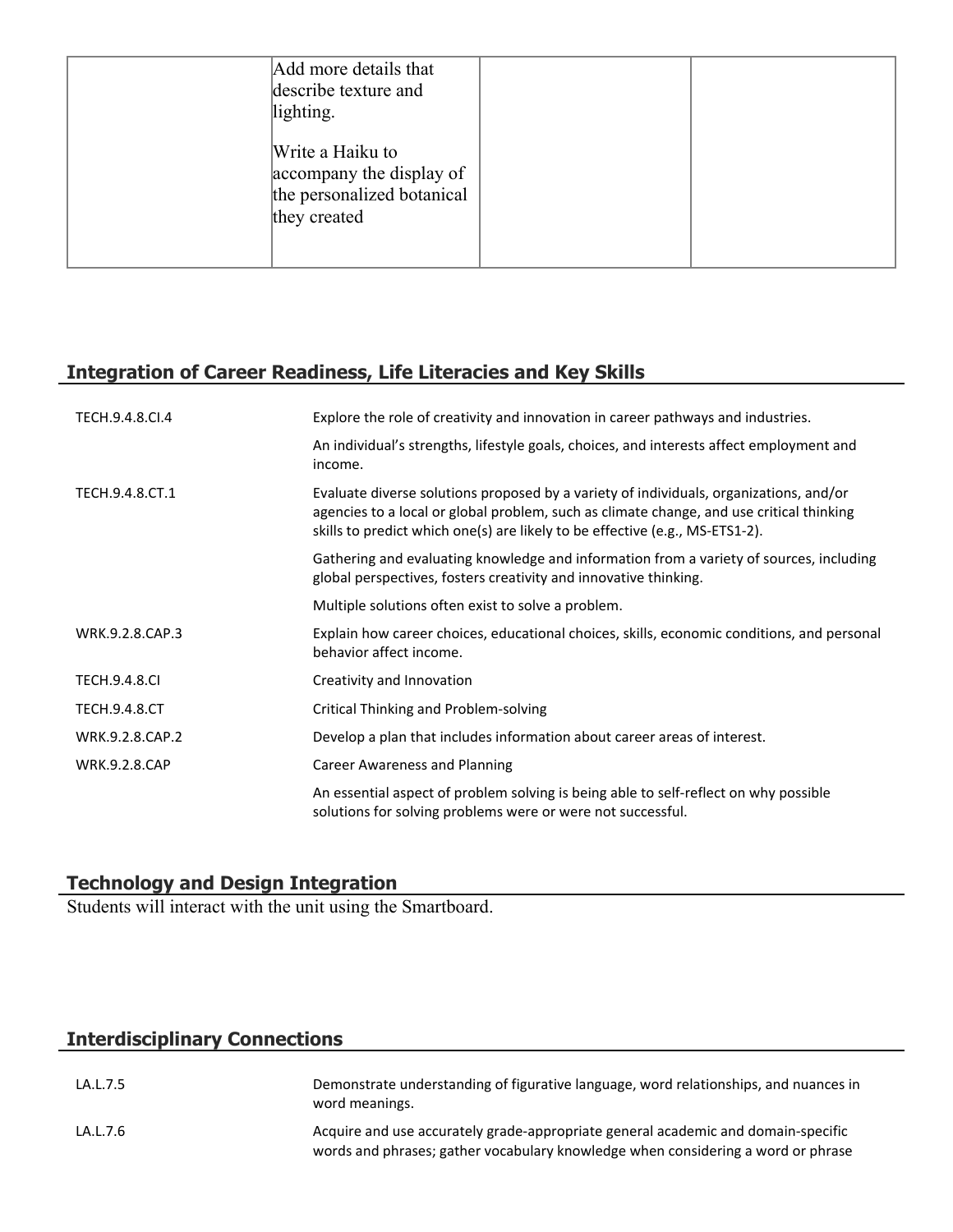|            | important to comprehension or expression.                                                                                                                                                                                            |
|------------|--------------------------------------------------------------------------------------------------------------------------------------------------------------------------------------------------------------------------------------|
| LA.W.7.4   | Produce clear and coherent writing in which the development, organization, voice and<br>style are appropriate to task, purpose, and audience. (Grade-specific expectations for<br>writing types are defined in standards 1-3 above.) |
| LA.L.7.3   | Use knowledge of language and its conventions when writing, speaking, reading, or<br>listening.                                                                                                                                      |
| LA.L.7.3.A | Choose language that expresses ideas precisely and concisely, recognizing and eliminating<br>wordiness and redundancy.                                                                                                               |

# **Differentiation**

- Understand that gifted students, just like all students, come to school to learn and be challenged.
- Pre-assess your students. Find out their areas of strength as well as those areas you may need to address before students move on.
- Consider grouping gifted students together for at least part of the school day.
- Plan for differentiation. Consider pre-assessments, extension activities, and compacting the curriculum.
- Use phrases like "You've shown you don't need more practice" or "You need more practice" instead of words like "qualify" or "eligible" when referring to extension work.
- Encourage high-ability students to take on challenges. Because they're often used to getting good grades, gifted students may be risk averse.

## **Definitions of Differentiation Components**:

- o Content the specific information that is to be taught in the lesson/unit/course of instruction.
- o Process how the student will acquire the content information.
- o Product how the student will demonstrate understanding of the content.
- o Learning Environment the environment where learning is taking place including physical location and/or student grouping

### **Differentiation occurring in this unit:**

Student choices differentiate the creation of the artwork.

For Gifted:

Encourage students to explore concepts in depth and encourage independent studies or investigations. Use thematic instruction to connect learning across the curriculum. Encourage creative expression and thinking by allowing students to choose how to approach a problem or assignment. Expand students' time for free reading. Invite students to explore different points of view on a topic of study and compare the two. Provide learning centers where students are in charge of their learning. Brainstorm with gifted children on what types of projects they would like to explore to extend what they're learning in the classroom. Determine where students' interests lie and capitalize on their inquisitiveness. Refrain from having them complete more work in the same manner. Employ differentiated curriculum to keep interest high. Avoid drill and practice activities. Ask students' higher level questions that require students to look into causes, experiences, and facts to draw a conclusion or make connections to other areas of learning. If possible, compact curriculum to allow gifted students to move more quickly through the material. Encourage students to make transformations- use a common task or item in a different way. From

http://www.bsu.edu/web/lshasky/Forms/Interventions/Gifted.pdf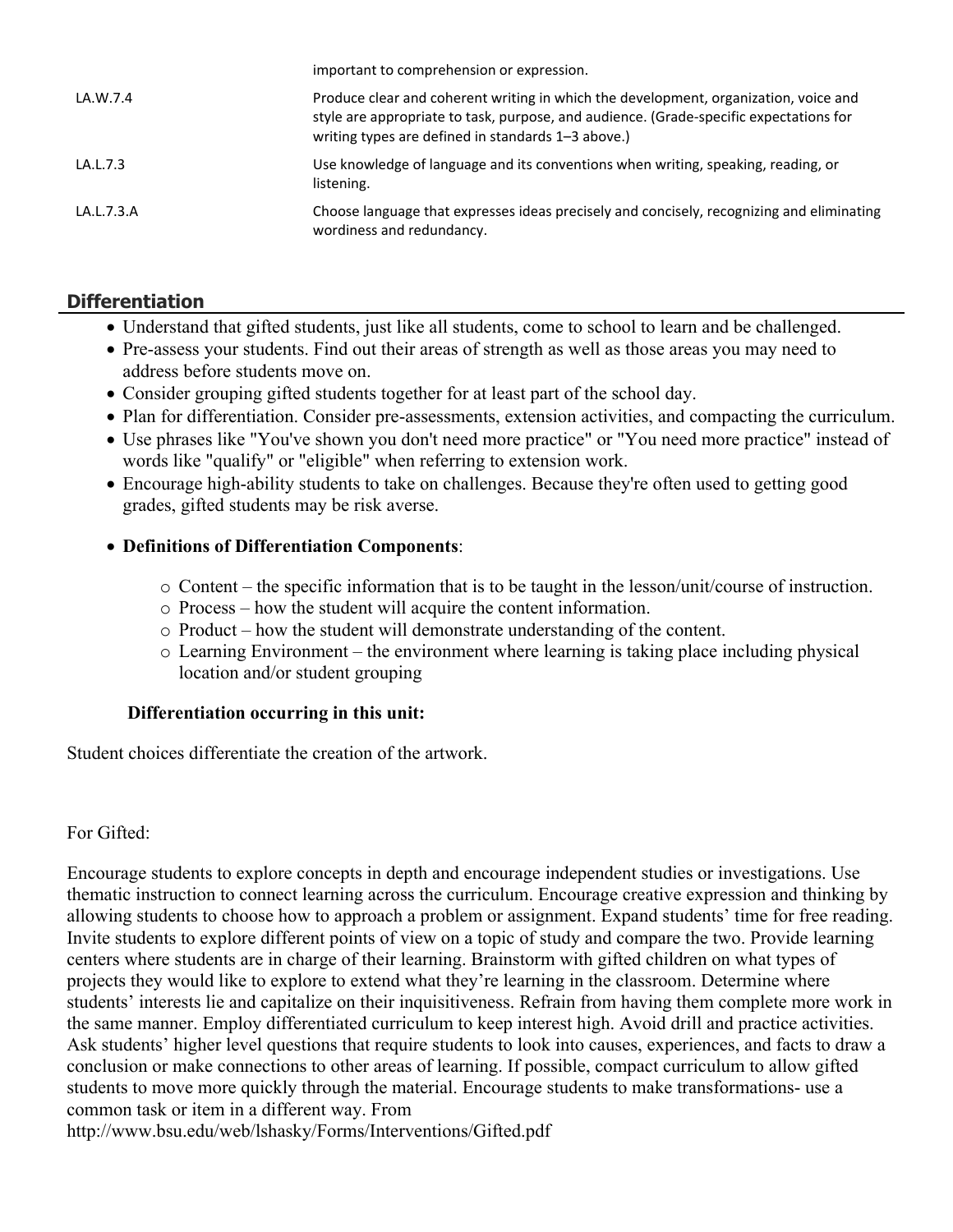## **Modifications & Accommodations**

IEP and 504 accommodations are required.

Refer to QSAC EXCEL SMALL SPED ACCOMMOCATIONS spreadsheet in this discipline.

#### **Modifications and Accommodations used in this unit:**

#### **Benchmark Assessments**

**Benchmark Assessments** are given periodically (e.g., at the end of every quarter or as frequently as once per month) throughout a school year to establish baseline achievement data and measure progress toward a standard or set of academic standards and goals.

#### **Schoolwide Benchmark assessments:**

Aimsweb benchmarks 3X a year

Linkit Benchmarks 3X a year

DRA

### **Additional Benchmarks used in this unit:**

Teacher record of growth when using medium

### **Formative Assessments**

Assessment allows both instructor and student to monitor progress towards achieving learning objectives, and can be approached in a variety of ways. **Formative assessment** refers to tools that identify misconceptions, struggles, and learning gaps along the way and assess how to close those gaps. It includes effective tools for helping to shape learning, and can even bolster students' abilities to take ownership of their learning when they understand that the goal is to improve learning, not apply final marks (Trumbull and Lash, 2013). It can include students assessing themselves, peers, or even the instructor, through writing, quizzes, conversation, and more. In short, formative assessment occurs throughout a class or course, and seeks to improve student achievement of learning objectives through approaches that can support specific student needs (Theal and Franklin, 2010, p. 151).

### **Formative Assessments used in this unit:**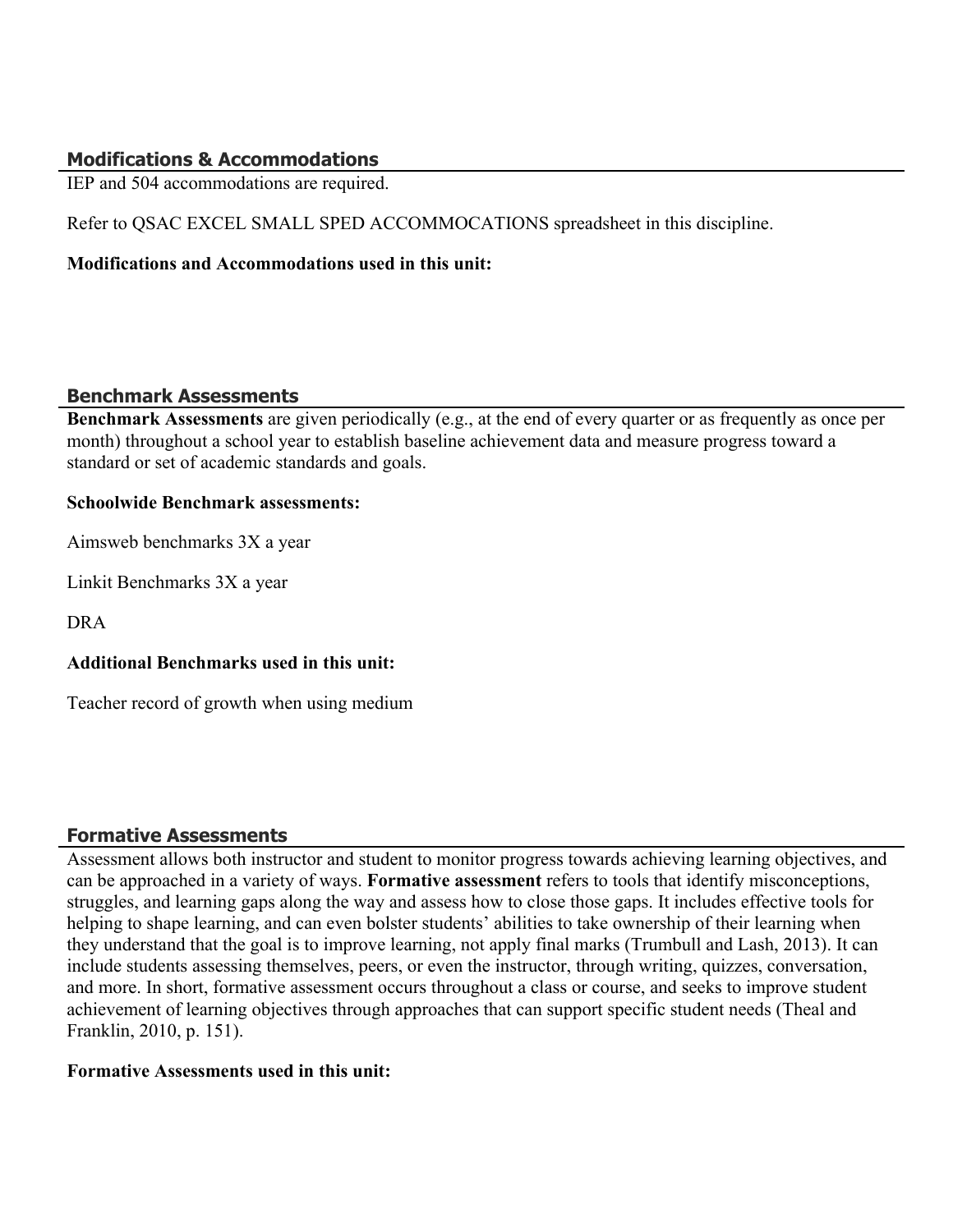Peer critique

Haiku describes the plant's characteristics.

Details such as lighting and texture are present

## **Summative Assessments**

**summative assessments** evaluate student learning, knowledge, proficiency, or success at the conclusion of an instructional period, like a unit, course, or program. Summative assessments are almost always formally graded and often heavily weighted (though they do not need to be). Summative assessment can be used to great effect in conjunction and alignment with formative assessment, and instructors can consider a variety of ways to combine these approaches.

#### **Summative assessments for this unit:**

Peer critique

Haiku describes the plant's characteristics.

Details such as lighting and texture are present

# **Instructional Materials**

Haiku examples relating to nature

Smartboard images

| <b>Standards</b> |                                                                                                                                                                                |
|------------------|--------------------------------------------------------------------------------------------------------------------------------------------------------------------------------|
| VPA.1.1.8        | All students will demonstrate an understanding of the elements and principles that govern<br>the creation of works of art in dance, music, theatre, and visual art.            |
| VPA.1.1.8.D.CS1  | Art is a universal language. Visual communication through art crosses cultural and<br>language barriers throughout time.                                                       |
| VPA.1.1.8.D.1    | Describe the intellectual and emotional significance conveyed by the application of the<br>elements of art and principles of design in different historical eras and cultures. |
| VPA.1.1.8.D.CS2  | The study of masterworks of art from diverse cultures and different historical eras assists<br>in understanding specific cultures.                                             |
| VPA.1.1.8.D.2    | Compare and contrast various masterworks of art from diverse cultures, and identify                                                                                            |